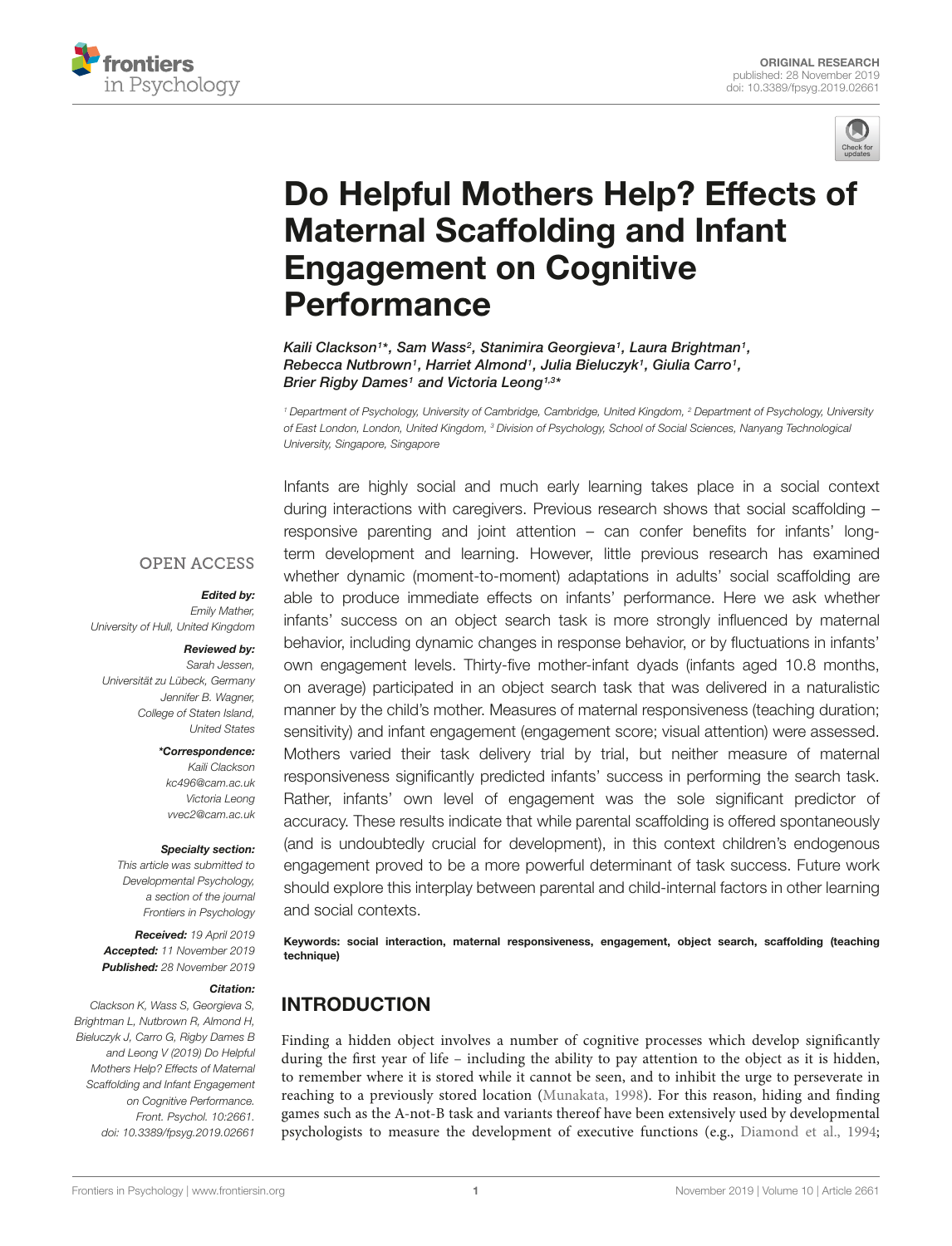[Bell and Adams, 1999;](#page-9-2) [Thelen et al., 2001;](#page-9-3) [Marcovitch et al., 2016\)](#page-9-4). The A-not-B task involves the researcher hiding an object in one of two containers in view of the infant (location A), and the infant is then monitored to see if s/he searches for the toy in the correct location. When the infant has successfully located the toy at location A, in subsequent trials the object is hidden in the other location (B), again in sight of the infant, and the infant is then allowed to search for the toy again. The task is usually delivered by a researcher in a standardized way so as to minimize any influence from variations in the performance of the demonstrator delivering the task. However, much of infants' natural learning occurs in social contexts, often involving a delicate "dance" between infant and caregiver where each evaluates the actions and motivations of the other, and moderates their behavior from moment to moment accordingly. Here, we investigate how infants perform on an object search task when it is embedded in a naturalistic social context, such as a game between mother and infant. Specifically, we asked whether the infant's performance is primarily moderated by social factors relating to the mother's delivery of the task, or factors internal to the infant such as attention and engagement. The remainder of the introduction examines how research in different areas of infant development predicts differing answers to this question.

# Maternal Scaffolding May Improve Infant Performance

Research suggests that in naturalistic contexts, where information is being passed from a mother to her child, the behavior of the mother will affect how successfully the infant receives the information transmitted. From around a year, visual attention (crucial for object search tasks) is moderated by social context, with infants looking longer toward a toy during free play if a parent is also attending to the toy [\(Yu and Smith, 2016\)](#page-9-5). Research measuring neural activity (e.g., electroencephalography, EEG) during social scenarios has shown that when 9-month-old babies engage in joint attention with an adult who directs their attention to an object, the mid-latency negative component (Nc) of the infant event-related potential (ERP), an index of attentional processes, is enhanced during the processing of the object [\(Striano et al., 2006\)](#page-9-6). Infants' responses to adults' visuospatial attentional cueing can also be improved with attention training, showing that the development of visual attention (in a joint attention context) is mediated by an interaction between internal cognitive abilities and external factors [\(Forssman and Wass,](#page-9-7) [2017\)](#page-9-7). The ability to engage in joint attention is closely related to an infant's social and intellectual development. For example, engagement in joint attention at 12 months has been linked to improved language outcomes at 24 months [\(Morales et al.,](#page-9-8) [2000;](#page-9-8) [Mundy et al., 2007\)](#page-9-9) and infants who engage in more mutual gaze at 5 months show superior visual attention control at 11 months (Niedźwiecka et al., 2017). Joint attention behavior at 12 months also predicts fewer parental reports of negative behavior in areas such as aggression, defiance and impulsivity at 30 months [\(Vaughan Van Hecke et al., 2007\)](#page-9-11). Since visual attention to the correct object at the correct time (i.e., as the toy is hidden in a particular location) is crucial for success in object search tasks, it is reasonable to expect that parental scaffolding of infants' attention would be beneficial.

Similarly, studies in responsive parenting have shown that when responses to an infant's bids for attention are prompt, appropriate, and tailored both to the specific situation and to the child's developmental level, infants show more positive developmental outcomes, particularly in the area of language [\(Landry et al., 1997;](#page-9-12) [Tamis-LeMonda et al., 2001;](#page-9-13) [Paavola et al.,](#page-9-14) [2005;](#page-9-14) [Bornstein et al., 2008;](#page-9-15) [Vally et al., 2015\)](#page-9-16). While responsive parenting and the infant's own willingness to initiate interactions have been shown to contribute separately to the development of early communication skills [\(Paavola et al., 2005\)](#page-9-14), the two are often closely linked. Parents' responsive behavior occurs, by definition, in response to some act on the part of the child, with more communicative infants providing parents with more opportunities to respond. Infants and caregivers directly influence each other in this area, as direct eye contact from adults elicits more infant vocalizations [\(Leong et al., 2017\)](#page-9-17), and the way that an infant responds to caregivers directly affects the quality of care the infant receives [\(Vallotton, 2009\)](#page-9-18). Accordingly, it is clear that in any interactive situation between mother and child, the behavior of each does not occur in isolation, but is heavily contingent upon the behavior of the other. The infant enjoys more positive outcomes when the mother engages the infant in joint attention and adapts her behavior in response to her infants' by changing her style and pace of interaction. Therefore, if the social aspects of a task are enhanced (i.e., the task is delivered naturalistically by the child's mother, rather than in a standardized fashion by an experimenter), then infants should perform better on trials where the mother shows higher levels of responsive behavior to her infant. For simplicity, this will be referred to as the maternal scaffolding hypothesis.

# Infant Performance May Rely on Factors Internal to the Infant

Evidence from previous studies suggests that, for object search tasks in particular, social information may in fact lead to higher error rates. [Topál et al.](#page-9-19) [\(2008\)](#page-9-19) looked at 10 month-old's perseverative search errors in an A-not-B object search task and showed that error rates were substantially reduced when communicative or social aspects of the task were removed. When the experimenter faced away from the infant, making no eye contact and not communicating with the infant in any way while hiding the toy, the proportion of infants showing perseverative errors was significantly reduced from 86% to 43%, and when the experimenter was hidden behind a curtain so that only the movements of the objects could be seen, the proportion of errors fell even lower (36%). [Topál et al.](#page-9-19) [\(2008\)](#page-9-19) conclude that the use of ostensive-referential signals (eye contact, calling infant's name, pointing, etc.) can trigger an assumption in the infant that the information he is being presented with is generalizable, rather than episodic, so that the infant interprets the hiding at A as showing a generalizable property of the object such that "toys such as this are found in location A." As each toy was hidden four times in location A prior to being hidden in location B, the experimental design particularly strengthened the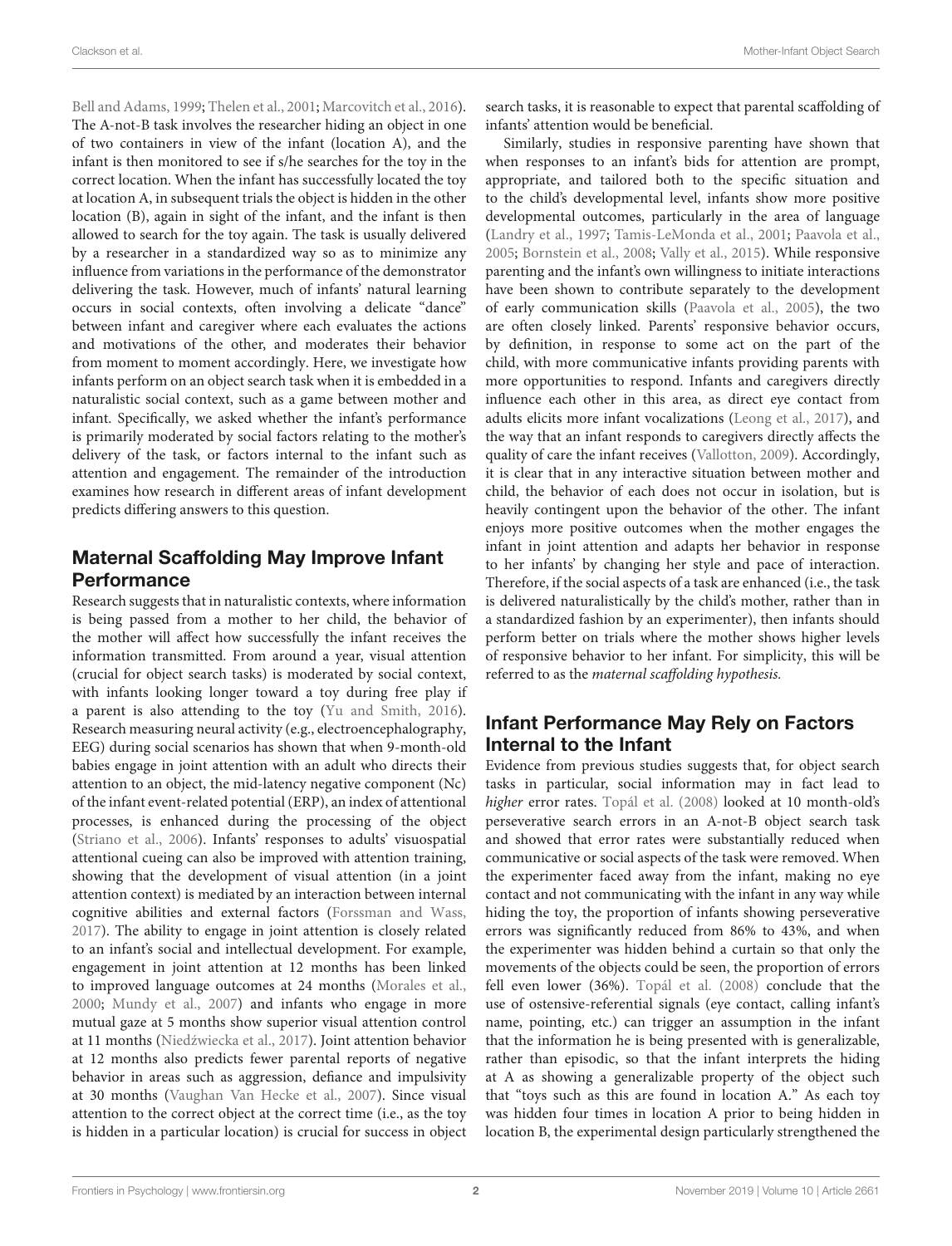interpretation that this toy is always found at location A. Nine month old infants have also been shown to retain qualitatively different information about novel objects in differing social contexts, focusing attentional resources on an object's identity (at the expense of location) in a communicative context, and on an object's location (at the expense of identity) in a noncommunicative context [\(Yoon et al., 2008\)](#page-9-20).

Such findings demonstrate that, for object search tasks, infant performance can in fact be hindered by the availability of social cues in cases where the social cues can be misleading. In cases where the infant chooses the correct location despite these social cues, their success in finding a hidden object must, therefore, rely on factors internal to the infant. Considerable research has sought to identify what such infant internal factors might be. Short-term memory has been shown to play a role, as infants' performance is affected by the duration of the delay between hiding and being allowed to reach for the hidden object. When there is no delay, perseverative errors are rare, however, performance deteriorates when the delay is increased [\(Diamond, 1985;](#page-9-21) [Clearfield et al.,](#page-9-22) [2009\)](#page-9-22). Inhibitory control is also necessary for success on the task, as infants need to inhibit the repetition of an action that was successful in the past (seeking the toy at location A). [Berger](#page-9-23) [\(2004\)](#page-9-23) used a parent-seeking task similar to the A-not-B task to show that even 13 month old children had difficulty in inhibiting a previously successful response when task demands were increased. When children walked toward parents on flat ground they did not perseverate on B trials. However, when they were placed on a platform so that they had to descend a staircase to reach the parent, they had more difficulty in inhibiting repeated responses that were no longer appropriate and showed locomotor perseveration on 25% of trials. While both memory and inhibitory control are expected to improve over development with maturation of the prefrontal cortex, here we choose to focus on another infant internal factor that can affect performance on shorter, moment-to-moment timescales: infants' engagement in the task. We defined engagement operationally as the degree to which infants displayed positive affect and body language, interest, attention and goal-directed behavior whilst performing the task. We reasoned that while executive functions such as memory and inhibition would remain stable over the course of the testing session, infants' engagement levels were likely to fluctuate, allowing us to measure the effect of this infant internal factor on search performance. If it is the case that performance on the task is driven by infant internal factors, then irrespective of the effort that mothers put into social interaction, infants' performance will be determined primarily by their own level of engagement. This will be referred to as the infant internal hypothesis.

## **Predictions**

The two fields of research discussed above make differing predictions as to how an infant might perform on a naturalistic object search task.

#### Maternal Scaffolding Hypothesis

If the social interaction between a mother and her child improves her child's chance of correctly locating the toy, this would

be shown by a significant and positive relationship between the mother's adaptive delivery of the task and the child's accuracy on the task.

#### Infant Internal Hypothesis

If the child's performance on the task is due to infant internal factors, there may be no relationship between the mother's adaptive delivery of the task and the infant's success, with performance being predicted solely by engagement factors internal to the infant. Furthermore, if the social interaction between a mother and her child actually hinders accurate localization of the toy, this may be shown by a negative relationship between the mother's adaptive delivery of the task and the child's accuracy.

## MATERIALS AND METHODS

## **Participants**

Thirty-five<sup>[1](#page-2-0)</sup> mother-infant pairs participated in the study. The infants showed a 19M/16F gender split. Infants were aged between 274–390 days (9.0–12.8 months) with a mean age of 327 days (10.8 months) (SD: 35 days) and all received at least 50% of their language input in English (and had done so for at least 3 months prior to taking part in the study). All infants were developing normally with no neurological problems or diagnoses of developmental difficulty or delay. Participants were recruited through flyers at local baby groups and nurseries, and via an advert in the local National Childbirth Trust magazine. The study received ethical approval from the [blinded] Psychology Research Ethics Committee (PRE.2016.029, project name [blinded]), and all methods were carried out in accordance with the relevant guidelines and regulations. Parents provided written informed consent on behalf of their infants.

## **Materials**

The object search task involved two plastic bowls, two covering cloths and a set of small toys. The bowls were attached to a base so as to keep them at a constant equal distance of 32 cm from each other, and to avoid the infant knocking them over or off the table. The demo toy (used to show the infant how the "game" works) was a train carriage with moving parts, and experimental toys were a plastic dinosaur, a toy steam train, a circular rattle and a rubber finger puppet with dangly eyeballs. To keep the infant's interest and make each trial visually different, two different sets of cloths (one set yellow and one set striped red, white and blue) and two sets of bowls (one set pink and one set blue) were used. Cloths were swapped every trial, and bowls every two trials in a counterbalanced order across participants. **[Figure 1](#page-3-0)** illustrates the experimental set up.

## Object Search Task

In this task a toy was hidden by the mother in one of two locations in sight of the infant, and the child was then given the opportunity

<span id="page-2-0"></span><sup>&</sup>lt;sup>1</sup>For a linear multiple regression random effects model with up to seven predictors ( $\rho^2$  = 0.35), a sample size of *N* = 32 provides power of 0.72 at  $\alpha$  = 0.05.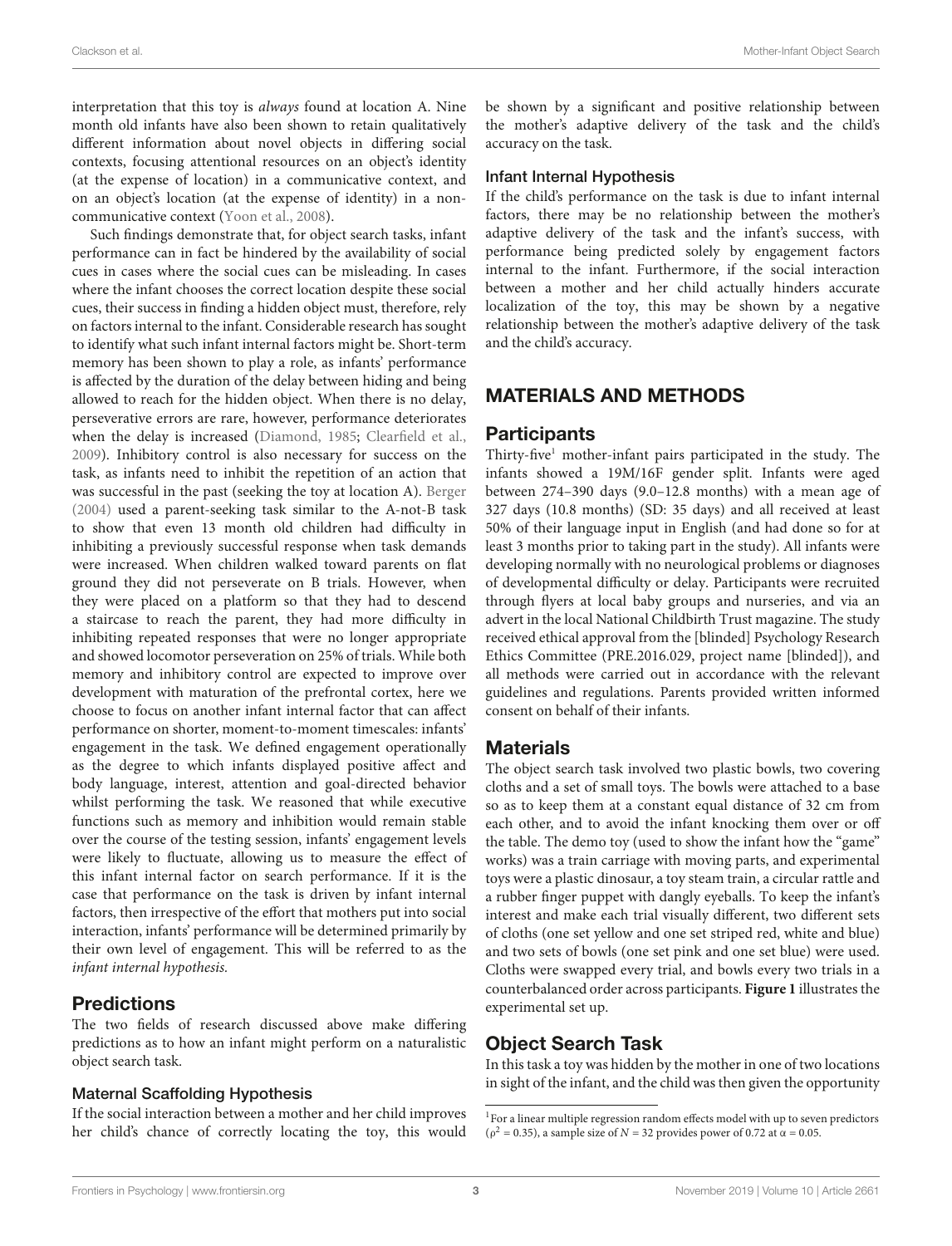

<span id="page-3-0"></span>to look for and find the toy. During the task, the infant was seated in a highchair across a table from the mother, who was at arm's reach distance. As shown in **[Figure 1](#page-3-0)**, for each experimental trial, the mother placed two bowls on the table in front of her (out of her infant's reach), then attracted her infant's attention to a small toy, and placed it in one of the bowls, ensuring that the infant's gaze followed the toy into the bowl. The mother then simultaneously covered both bowls with cloths and held her hands spread out and palms up while asking "Where's the toy?" The mother then moved the two covered bowls across the table toward the infant, ensuring that each bowl was equidistant from the child. The infant's reaching actions were recorded live by the experimenter and verified by video coding afterward.

Prior to commencing the experimental trials, the mother demonstrated four trials to the infant. During these demo trials, the hiding procedure was the same as for experimental trials, but after asking "Where's the toy?" the mother would proceed to lift the cloths in turn and "find" the toy herself. The location of the toy alternated for each demo trial. On finding the toy she would exclaim excitedly and show her infant the toy. After the demonstration trials, the toy was changed and the infant completed up to 16 experimental trials, with the toy being changed every four trials to maintain the infant's interest (i.e., four trials per toy). The order of the four experimental toys, and which bowl the toy was first hidden in was counterbalanced across infants following a Latin square design. An example trial order is shown in **[Table 1](#page-3-1)**. Across the four toys, two toys had a starting hiding position on the right and the other two toys had a starting hiding position on the left to avoid a side bias caused by each toy being first hidden on the same side. Subsequent trials alternated the hiding location of the same toy from left to right. This meant that of the 15 trials following the first trial, 12 involved the toy being hidden on the opposite side to the previous trial, and three involved the toy being hidden on the same side as the previous trial.

This procedure differed from the standard A-not-B task as we were specifically interested in the role of social factors on the infant's accuracy, and this procedure allowed us to collect data from every trial (rather than only focusing on "B" trials), meaning that a larger number of data points could be collected from each infant.

<span id="page-3-1"></span>

| Trial No.         | <b>Toy</b> | Bowl toy is hidden in |
|-------------------|------------|-----------------------|
| Demo 1            | Demo toy   | Left                  |
| Demo <sub>2</sub> |            | Right                 |
| Demo 3            |            | Left                  |
| Demo 4            |            | Right                 |
| 1                 | Toy 1      | Right                 |
| $\overline{c}$    |            | Left                  |
| 3                 |            | Right                 |
| 4                 |            | Left                  |
| 5                 | Toy 2      | Left                  |
| 6                 |            | Right                 |
| $\overline{7}$    |            | Left                  |
| 8                 |            | Right                 |
| 9                 | Toy 3      | Right                 |
| 10                |            | Left                  |
| 11                |            | Right                 |
| 12                |            | Left                  |
| 13                | Toy 4      | Left                  |
| 14                |            | Right                 |
| 15                |            | Left                  |
| 16                |            | Right                 |
|                   |            |                       |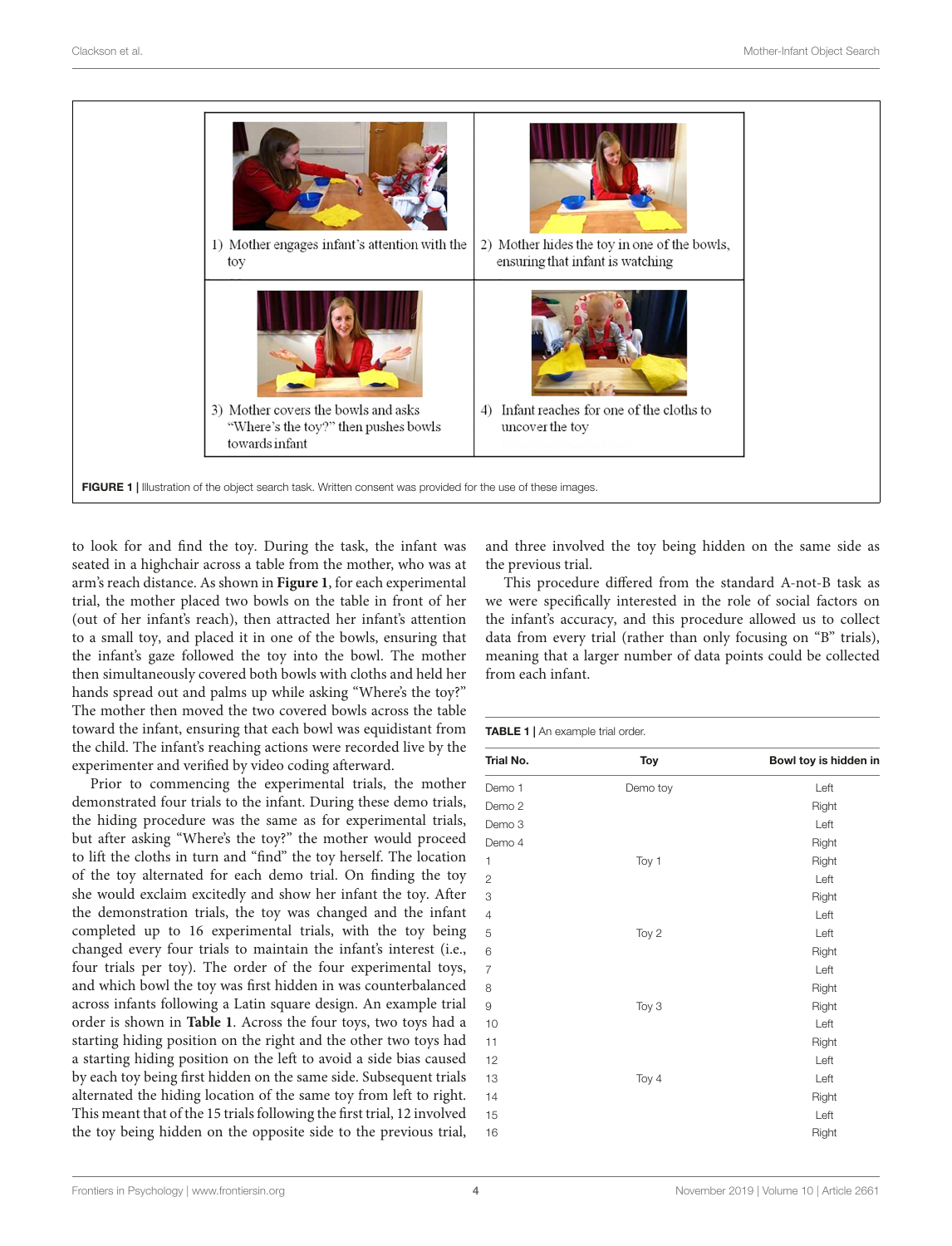For each trial, the experimenter recorded the infant's valid response in two categories: (1) the infant looked for the toy in the correct bowl, or (2) the incorrect empty bowl. The infants' response was determined by the first cloth/bowl that was touched following an arm reach. If the infant touched both cloths at the same time, failed to give a response (didn't touch either cloth), or was guided by the mother (such as mother pointing to the correct bowl), this was recorded as an invalid response. Invalid responses were excluded from the analysis and accounted for 3.9% of the full dataset. The infant's responses were recorded live during the task by the experimenter, and later validated by a separate coder when reviewing and coding the video of the session (section "Data Processing and Analysis").

To ensure that all mothers followed the same procedure in delivering the task, mothers were sent detailed instructions explaining the stages shown in **[Figure 1](#page-3-0)** before attending their lab visit. On arrival at the lab, the experimenter again explained and demonstrated the stages of the game. The mother was reminded that she should ensure that the infant saw the toy in the bowl before it was covered. To ensure that the data would contain sufficient variations in maternal delivery style, mothers were encouraged to make the game enjoyable for her child and to present the task in a natural, engaging manner. During the task the experimenter was seated on a low stool at the side of the table so as to prompt the mother regarding which side the toy should be hidden on, and to ensure that the correct protocol was followed. Each session was recorded by three video cameras. One camera recorded a view of the mother, and the area of the table in front of her. A second camera recorded the infant and the area of the table in front, with some overlap so that the center area of the table was visible to both cameras. These two main cameras were used for video coding of events. A third camera was placed high on the wall at the side of the table and so had a side-on view of the whole scene (mother, infant and the table area in between). This camera was used as a backup. Infants taking part in this task did so as part of a larger study including other activities not reported here. EEG was also recorded from both mother and infant during the task but is not analyzed here. To control for infants' language ability, mothers completed the Communicative Development Inventory [\(Fenson et al., 2007\)](#page-9-24) which provides measures of infants' early language development.

## Video Coding

Four variables were measured at the trial level, and one at the participant level. Trial level variables were Infant Accuracy (the dependent variable), two measures of infant engagement: Infant Engagement score and Infant Looking During Teaching, and a measure of maternal scaffolding: Maternal Teaching Duration. A further measure of maternal scaffolding, Maternal Sensitivity, was measured at the participant level since mothers tended to maintain a given level of sensitivity across the entire experiment. When coding, the coder noted the start and end times of specific events by video frame (temporal resolution 30 frames per second).

## Accuracy (Trial Level)

The infant's accuracy in identifying the bowl where the toy was hidden was both coded live and then checked during video coding (see section "Object Search Task" for details of response categories). Only valid trials where infants clearly searched in the correct or incorrect bowl were included for analysis. This was used as the task outcome measure (dependent variable).

#### Infant Engagement (Trial Level)

Infants' engagement was scored on a 5-point scale (1 = very low engagement,  $5 = \text{very high engagement}$ ) based on the infant's behavior during both the teaching and response phases of the trial. It provided a measure of how engaged the infant was with the goal of the task, i.e., how much he wanted to find the toy. For example, an infant who paid close attention during the teaching phase and was clearly keen to find the toy, straining forward across the table to reach the bowls before the mother had finished pushing them forward, and showing obvious anticipation of finding the toy on lifting one of the cloths (irrespective of whether the toy was successfully found) would score 5, while an infant who paid attention and reached for one of the cloths when offered the bowls but did not show such eagerness in body language might score 4, and an infant who showed no interest in finding the toy and appeared more interested in non-task related activities would score 1. This score was assessed from the video showing only the infant, so although the mother's voice could be heard, the coder was not aware which bowl contained the toy when the bowls were passed to the infant. Further details of the criteria used to determine this score are given in the **[Supplementary Material S1](#page-8-0)**.

## Infant Looking During Teaching (Trial Level)

Infant looking duration was coded to assess the visual attentiveness of the infant during maternal teaching. Looks to mother and/or toy were not differentiated because mothers often held the toy in front of their faces to draw the infant's attention to it, making it difficult to distinguish which was the focus of attention. Only looks with a duration of more than 0.5 s were included. Raw looking times were affected by the duration of teaching, as trials with longer teaching phases gave the infant more potential looking time. Therefore infants' looking time was calculated as a percentage of the teaching time.

## Duration of Teaching (Trial Level)

Mothers' duration of teaching was measured as starting from the point when she first drew the infant's attention to the toy and finished when both bowls were covered by cloths. As each mother was at liberty to extend the teaching period until she felt satisfied that her infant understood where the toy was hidden, this was taken as a measure of the mother's responsiveness to her infant.

#### Maternal Sensitivity Score (Recorded Per-Mother Not Per-Trial)

Each mother was assessed on the extent to which she adjusted her behavior or tone of voice in response to her infant's signals [\(Feldman et al., 2009\)](#page-9-25). Attention was particularly paid to how she responded to the infant's vocalizations, gestures, and periods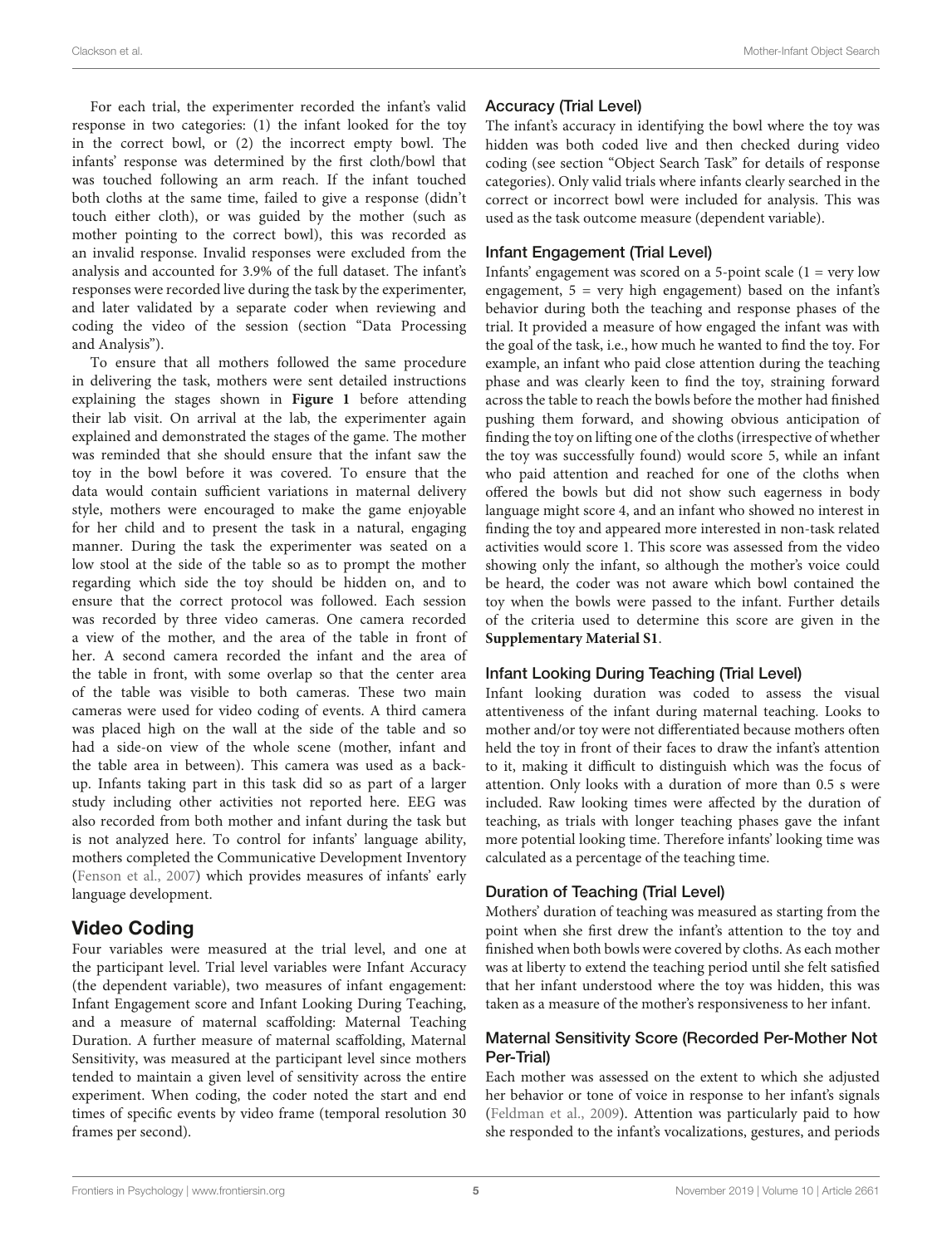of fussiness. This was recorded on a 5-point-scale, where a score of 5 indicated that the mother was closely "tuned in" to her infant and always responded, and a score of 1 indicated that the mother paid little attention to her infant's signals. Judgments were based on how the mother behaved during the task, and also on how she responded between trials (e.g., when retrieving the toys). This measure captured variance in the mother's style of delivery (while Duration of Teaching captured variance in the pacing of the mother's teaching). Further details of the criteria used to determine this score are given in the **[Supplementary Material S1](#page-8-0)**.

Thus video coding yielded two measures of infant engagement (Infant Engagement Score and Infant Looking During Teaching) and two measures of maternal responsiveness (Mother's Duration of Teaching and Maternal Sensitivity Score).

As the measures of Infant Engagement and Maternal Sensitivity were more subjective than the timing and accuracy measures, a detailed coding protocol was developed for each to guide the coder in allocating scores in a standardized manner (see **[Supplementary Material S1](#page-8-0)**). Furthermore, in order to assess the inter-rater reliability of these two measures, seven infants (i.e., 20% of infants in the study) were selected at random and their videos double coded by another coder, blind to the first coder's decisions, using the same coding protocol. Weighted Cohen's kappa values for each measure showed good inter-rater agreement [\(Altman, 1991\)](#page-9-26) for each measure (Infant Engagement:  $k = 0.672$ ; Maternal Sensitivity:  $k = 0.667$ ).

## Data Processing and Analysis

The task comprised 16 trials. Of the 35 infants who took part, 31 completed all 16 trials, and the mean number of trials completed was 15.49 (542 trials in total). When infants failed to complete the full 16 trials, this was because the infant became tired or upset during the task and did not complete the final trial(s). For one infant who completed 16 trials only 8 trials could be video-coded due to a camera error, so this infant only contributed 8 trials to the analysis.

Prior to analysis of the data, 9 trials were excluded where the infant paid no attention to the task at all (i.e., an Infant Engagement score of 1 out of 5) as behavior on these trials would not reflect processes related to object search. Trials were also excluded where the infant did not look at mother or toy during the Teaching Phase at all and so could not possibly know where the toy was hidden (5 trials). Following visual inspection of histograms to identify outlier datapoints, cutoff points were decided for the time the infant took to select a bowl and the duration of teaching such that trials were excluded where the infant took longer than 20 s to select a bowl (eight trials), and where the duration of the Teaching Phase was > 30 s (five trials). Following these exclusions, one infant only contributed 3 trials (which was not sufficiently representative), so this participant was excluded, leaving data from 34 infants in the final analysis, contributing a total of 511 trials. Of the 34 infants in the final analysis, excluded trials were spread across 15 infants, with the maximum excluded trials per infant being 4. The mean number of trials contributed to the analysis was 15.03. In total, exclusions led to the removal of 5.7% of the initial dataset.

Data analysis was carried out by fitting a mixed-effects regression model to the raw data, with random intercepts for participant to account for participant level clustering in the data, using the lme4 package in R [\(Baayen et al., 2008;](#page-9-27) [Bates et al.,](#page-9-28) [2015\)](#page-9-28). This allowed us to avoid the data loss due to aggregation that comes with calculating participant means, and to investigate how variations in behavior affect performance on individual trials, rather than on a per-infant basis. As the dependent variable was binary (Accuracy), a generalized mixed-effects model with a logistic link function was used. Since it is not possible to calculate Cohen's  $d$  for predictors in a mixed-effects model, marginal  $R^2$ , which gives a measure of the variance explained by the fixed effects, was used as a measure of effect size instead [\(Nakagawa](#page-9-29) [and Schielzeth, 2013\)](#page-9-29). To calculate how much of the variance in the dependent variable was accounted for by each predictor, the marginal  $R^2$  of the full model was compared with the same model that had each predictor removed in turn. Infants' age and number of words understood (as assessed by the Communicative Development Inventory) were included in every model to control for effects of development. The infant's age (in days) and the infant looking during teaching (calculated as a proportion of the teaching time) were grand-mean centered to aid interpretation and model estimation.

# RESULTS

Participant means for the variables of interest are shown in **[Table 2](#page-5-0)**. Infants' mean accuracy on the object search task (60.82%) was significantly above chance  $(t(33) = 4.241$ ,  $p < 0.001, d = 0.73$ ).

## Predictors of Infant Accuracy

Our main aim was to assess whether infants' accuracy on the task was predicted more strongly by infant engagement or by maternal responsiveness. To assess this, predictors of maternal responsiveness (Mother's Duration of Teaching and Maternal Sensitivity Score) and infant engagement (Infant Looking During Teaching and Infant Engagement), as well as control variables, were concurrently entered into a model fit to the infant accuracy data as shown in **[Table 3](#page-6-0)**. The only significant predictor of infant accuracy was the infant's level of engagement with the task ( $p = 0.010$ ). Infant performance was not related to either measure of maternal responsiveness, or to the infant's looking during teaching.

<span id="page-5-0"></span>TABLE 2 | Descriptive statistics for the variables of primary interest.

|                                         | Participant mean (SD) | Range        |
|-----------------------------------------|-----------------------|--------------|
| Infant looking during teaching (%)      | 81.56 (8.89)          | 54.3-97      |
| Infant engagement (out of 5)            | 4.36(0.63)            | $2.7 - 5$    |
| Mother's duration of teaching (seconds) | 9.33(3.23)            | $3.8 - 15.6$ |
| Maternal sensitivity score (out of 5)   | 4.11(0.91)            | $2 - 5$      |
| Infant accuracy (%)                     | 60.82 (14.88)         | $33 - 94$    |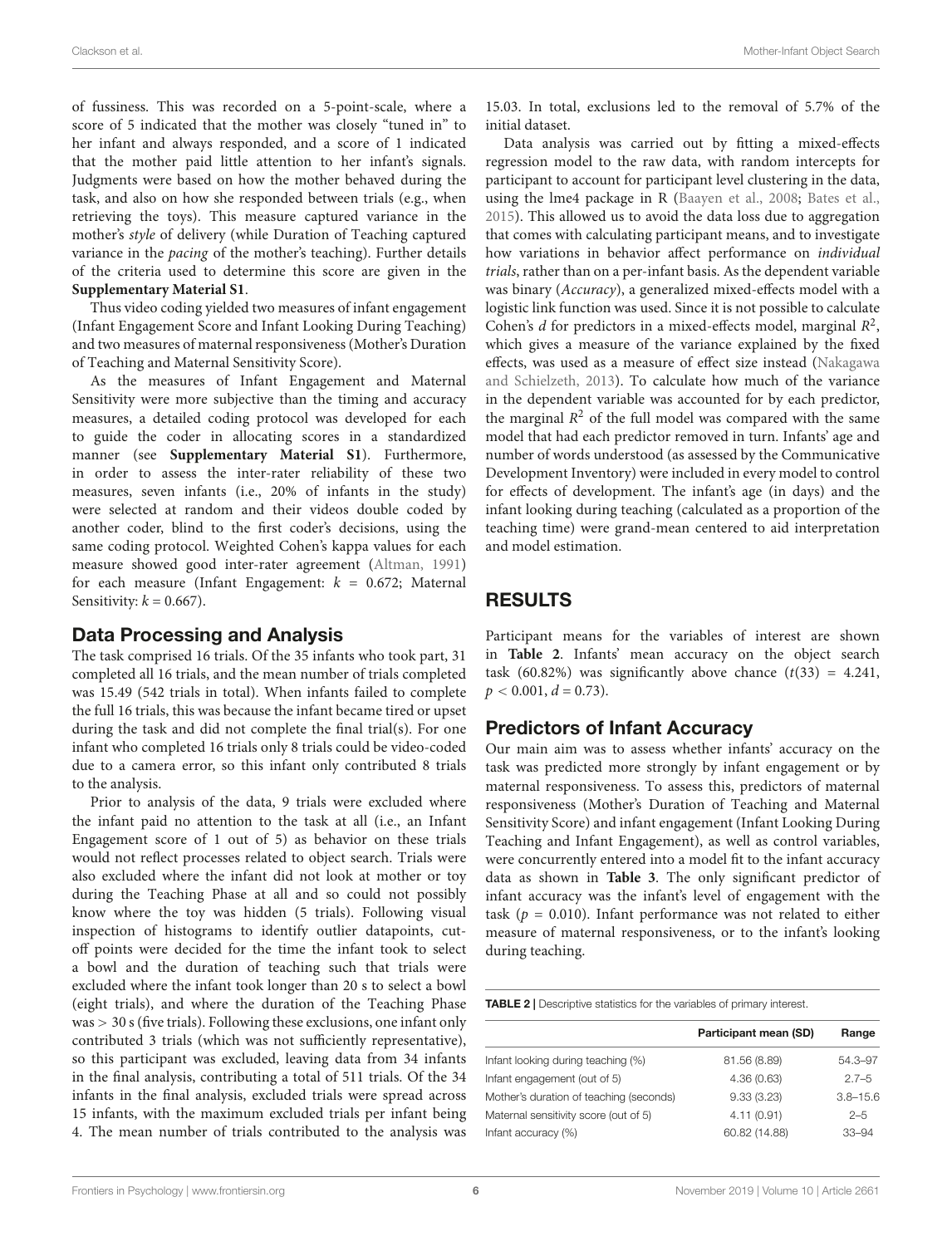#### <span id="page-6-0"></span>TABLE 3 | Fixed effects from model fit to accuracy data.

|                                     | <b>Estimate</b> | SE    | z        | $R^2$ | р        |  |
|-------------------------------------|-----------------|-------|----------|-------|----------|--|
| Dependent variable: infant accuracy |                 |       |          |       |          |  |
| Infant age                          | $<-0.001$       | 0.003 | $-0.007$ | 0.000 | 0.994    |  |
| Infant words understood             | < 0.001         | 0.003 | 0.324    | 0.000 | 0.746    |  |
| Infant looking during teaching      | 0.004           | 0.005 | 0.874    | 0.002 | 0.382    |  |
| Infant engagement                   | 0.300           | 0.117 | 2.561    | 0.019 | $0.010*$ |  |
| Mother's duration of teaching       | $-0.010$        | O 024 | $-0.413$ | O OOO | 0.680    |  |
| Maternal sensitivity score          | 0.166           | 0.114 | 1.453    | 0.006 | 0.146    |  |

 $*_{\text{D}} < 0.05$ .

As some of the predictor variables were closely related (particularly Infant Engagement and Infant Looking During Teaching, see **[Supplementary Material S2](#page-8-0)**), this raised concerns of multicollinearity. Accordingly, we checked for correlations between the variables and conducted further analyses (see **[Supplementary Materials S2, S3](#page-8-0)**) to confirm that (1) when Infant Engagement was removed from the model, none of the remaining predictors showed a significant relationship with Accuracy; and (2) when any of the other predictors were removed from the model, Infant Engagement remained the only significant predictor of Accuracy.

#### Further Analyses

The finding that maternal teaching duration did not relate to infant accuracy was surprising, so we carried out further analyses to investigate whether mothers did in fact adapt their teaching delivery to their children (otherwise the previous null result could simply be attributed to a lack of variance in maternal behavior). The finding that Maternal Sensitivity Score did not affect accuracy was less surprising as this was not measured for each individual trial and therefore was expected to have less effect on individual trial performance. First, we asked whether the variance in teaching time was due to mothers adapting their teaching on individual trials, or simply due to differing teaching styles where some mothers would routinely teach for longer times, and some for shorter times, with little inter-trial variation. The mean teaching time (by participants) was 9.3 s, but the mean difference between each mother's longest and shortest teaching time was 11.8 s, showing that mothers were adjusting their teaching times on individual trials.

To examine whether maternal teaching time varied significantly in accordance with infant behavior, we fit a regression model with Mother's Duration of Teaching as the dependent variable. This showed that mothers significantly extended the teaching time when the infant was younger, and when the infant looked less during the teaching period (Infant Age:  $\beta = -0.032$ , St Error = 0.015,  $R^2 = 0.053$ ,  $t = -2.122$ ,  $p = 0.042$ ; Infant Looking During Teaching:  $\beta = -0.066$ , St Error = 0.008,  $R^2 = 0.072$ ,  $t = -8.155$ ,  $p < 0.001$ ). This result confirmed that mothers did indeed adapt their delivery of the task in accordance with their infants' age and visual attention to the task. The infant's receptive vocabulary, Infant Engagement and Maternal Sensitivity Score were also included in the model but were not significant predictors. A similar regression examining

predictors of Maternal Sensitivity Score showed no significant relationships with predictor variables.

Having confirmed that mothers significantly varied their teaching duration in response to their infants, we carried out two further analyses to assess the effect of such maternal modulation on infant performance. First, since teaching times were significantly longer on trials where the infant paid less visual attention to the task, we examined performance on shorter and longer looking trials separately to see whether longer teaching times conveyed any advantage (section "Effects of Maternal Teaching Duration on Shorter/Longer Looking Trials"). If infants paid little visual attention to the game because they were distracted, they would be predicted to benefit from their mother's extended teaching and attentional direction toward task-relevant information. However, if infants were inattentive because they already grasped early on where the toy was hidden, they would have no further need for maternal elaboration, and so might perform worse when their mother lengthened the teaching time, which could increase infants' boredom. Secondly, we examined perseverative errors, as these are considered the most common type of error in these kinds of task [\(Diamond, 1988\)](#page-9-30), asking whether the mother's duration of teaching or sensitivity score had a stronger predictive value for trials where infants successfully overcame a perseverative response (section "Factors Affecting Perseverative Search Patterns").

#### Effects of Maternal Teaching Duration on Shorter/Longer Looking Trials

Trials were divided into two groups (median split) depending on the infant's looking time. Within each of these two groups, trials were divided into those with longer and those with shorter teaching times (median split). As **[Figure 2](#page-6-1)** shows, for trials with shorter looking times, accuracy was significantly lower when the teaching time was extended (65.5 vs. 50.4%,  $t(245.367) = 2.463$ ,  $p = 0.014$ ,  $d = 0.318$ ), whereas for trials with longer looking times



<span id="page-6-1"></span>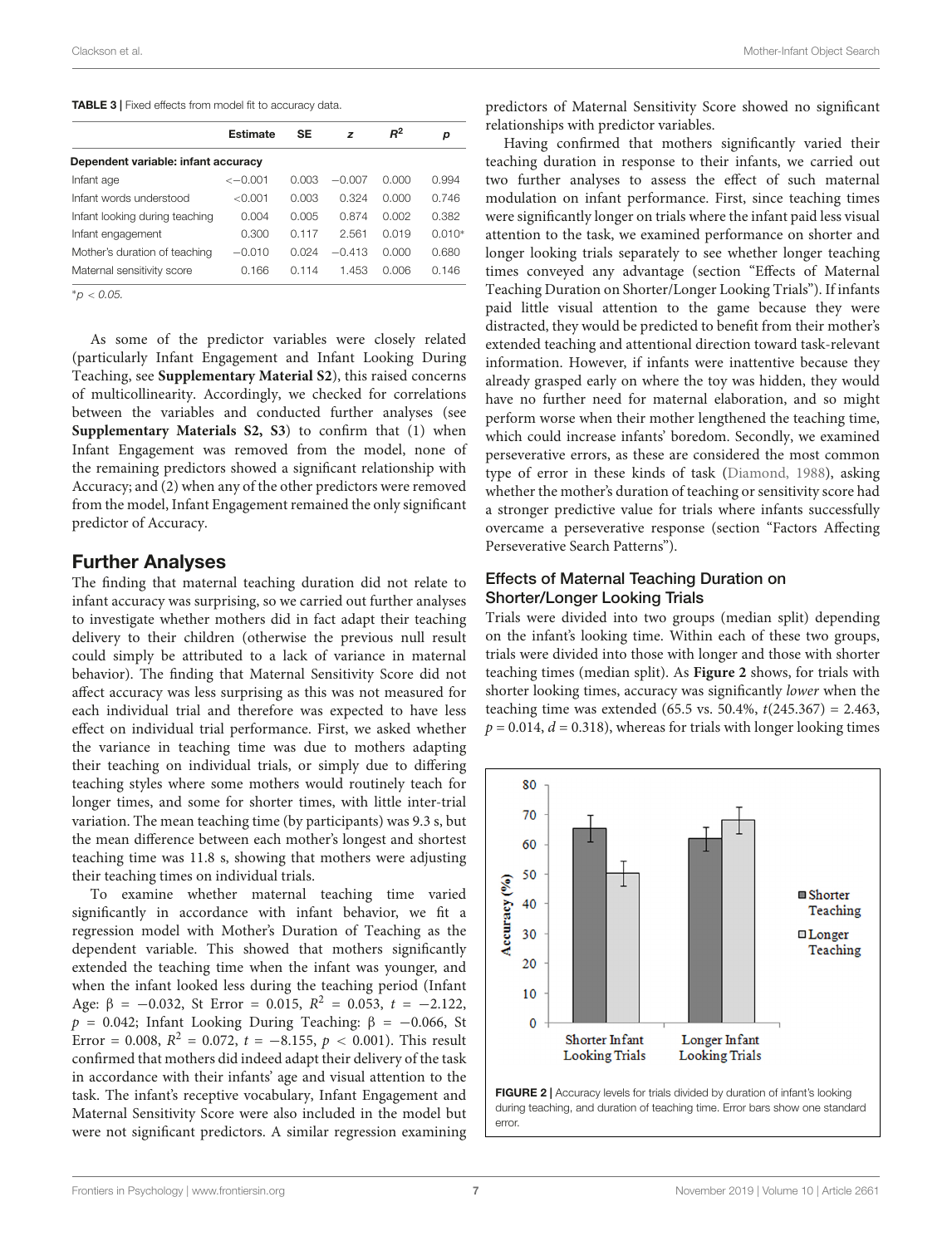<span id="page-7-0"></span>TABLE 4 | Performance on trials where infant searched on same/different side as on the previous trial.

|                  | Infant searches on same<br>side as previous trial | Infant searches on different<br>side from previous trial |
|------------------|---------------------------------------------------|----------------------------------------------------------|
| Number of trials | 298                                               | 163                                                      |
| Accuracy (%)     | 54.03 (49.92)                                     | 78.53 (41.19)                                            |

Standard deviations are shown in brackets.

the duration of teaching had no significant effect on accuracy  $(62.0 \text{ vs. } 68.1\%, t(244.202) = -0.1.027, p = 0.305, d = 0.129)$ . This suggests that, for trials with shorter infant looking times, mothers' elaboration of teaching was associated with worse performance.

#### Factors Affecting Perseverative Search Patterns

To investigate factors affecting the classic perseverative search pattern, performance on trials where the infant looked for the toy on the same/different side to where he had looked in the previous trial was compared, as shown in **[Table 4](#page-7-0)**. The first trial for each infant, and any trial following an invalid response, were excluded. In line with previous literature regarding infant's tendency to show patterns of perseveration, infants showed a preference for searching for the toy on the same side as they had searched in the previous trial (298 out of 511 trials = 64% of trials). However, as shown in **[Table 4](#page-7-0)**, when infants were able to overcome a perseverative pattern of searching, their accuracy was significantly higher for these different-side-search trials than for same-side-search trials  $(t(389.678) = -5.655,$  $p < 0.001, d = 0.535$ ).

As infants showed the highest accuracy on different-sidesearch trials, we asked whether the superior performance on these non-perseverative trials was explained by maternal scaffolding or infant internal factors. A mixed-effects model fit to the subset of different-side-search trials in the same way as for the main analysis showed that the only significant predictor of Accuracy was (again) Infant Engagement (β = 0.607, St. Error = 0.306,  $z = 1.981$ ,  $p = 0.048$ ). The same model fit to the subset of same-side-search (i.e., perseverative) trials showed no significant predictors. Thus, we found no evidence that the infant's ability to break the perseverative pattern was associated with the mother's performance.

## **DISCUSSION**

In order to assess whether infant performance on a naturalistic object search task was more strongly affected by maternal scaffolding (modifications in mothers' behavior in response to infants) or infant internal factors (such as the infant's engagement in the task), infants and their mothers took part in a hiding and finding game where the mother hid a toy in one of two covered bowls for the infant to find. The task was delivered in a naturalistic game-playing manner.

The main analysis showed that the infant's success on the task (i.e., looking for the toy in the correct bowl) was predicted only by the infant's task engagement, and not by the infant's looking patterns, the duration of the mother's teaching, or the mother's sensitivity during their social interaction.

To investigate the negative finding that infant's performance was not related to the mother's behavior, further analyses were carried out. We showed that although mothers varied their teaching time from trial to trial in response to their infants' age and perceived attentional status, such maternal modulation had the opposite effect to what was intended: on trials where the infant paid little visual attention to the task, extended maternal teaching resulted in lower accuracy compared to trials where maternal teaching was kept brief. For trials where infants successfully overcame a perseverative bias, performance was again predicted only by the infant's engagement with the task, and not by either the mother's teaching time or her sensitivity score.

Our findings support predictions made by the infant internal hypothesis and suggest that, in this particular task, the infant does not derive positive benefit from maternal scaffolding (in terms of lengthening the teaching time), indeed, he may even be hindered by maternal elaboration. Rather, infant performance on this task was primarily driven by internal factors relating to engagement. In the following section we consider possible reasons for this result.

As mothers spent a longer time teaching on trials where the child paid less visual attention to the task, it might be suggested that it is this lack of attention that predicts poor performance, rather than maternal teaching per se. However, in our main model, Infant Looking during Teaching was not a significant predictor of infants' Accuracy, nor did it emerge as a significant predictor even after Infant Engagement was removed from the model (**[Supplementary Material S3](#page-8-0)**).

Although infants' performance on this task was not affected by the amount of time the mother spent teaching the location of the hidden object, this is not to say that infants do not benefit in general from such maternal adaptations. Research on maternal sensitivity and responsiveness has shown that responsive parenting confers many advantages for a child (e.g., [Landry et al., 1997;](#page-9-12) [Tamis-LeMonda et al., 2001;](#page-9-13) [Paavola et al.,](#page-9-14) [2005;](#page-9-14) [Bornstein et al., 2008;](#page-9-15) [Wass et al., 2018b\)](#page-9-31), so although we do not see a direct effect here it may be that the cumulative effects of responsive parenting are only apparent in the longer term. Similarly, during interactive play, parents use social cues to scaffold their infant's attention patterns, leading to the infant showing more adult-like attention patterns over time [\(Bibok](#page-9-32) [et al., 2009;](#page-9-32) [Dilworth-Bart et al., 2010;](#page-9-33) [Wass et al., 2018a](#page-9-34)[,b\)](#page-9-31). However, at ten months of age, infants may not yet have had time to benefit from such scaffolding or they may be unable to make use of social information in the immediate context.

A further possible explanation for the lack of effect of maternal teaching duration on infant performance may be a misreading by the mother of the child's behavioral cues. It could be that when looking away, the infant is signaling that he already has the information needed. However, mothers may misinterpret this behavior as distraction and continue trying to engage the infant in the task. Since infants were shown four demonstration trials (of the toy being hidden and found by the mother) prior to taking part, more advanced infants may well have realized that only a quick glance at the right moment was required to see where the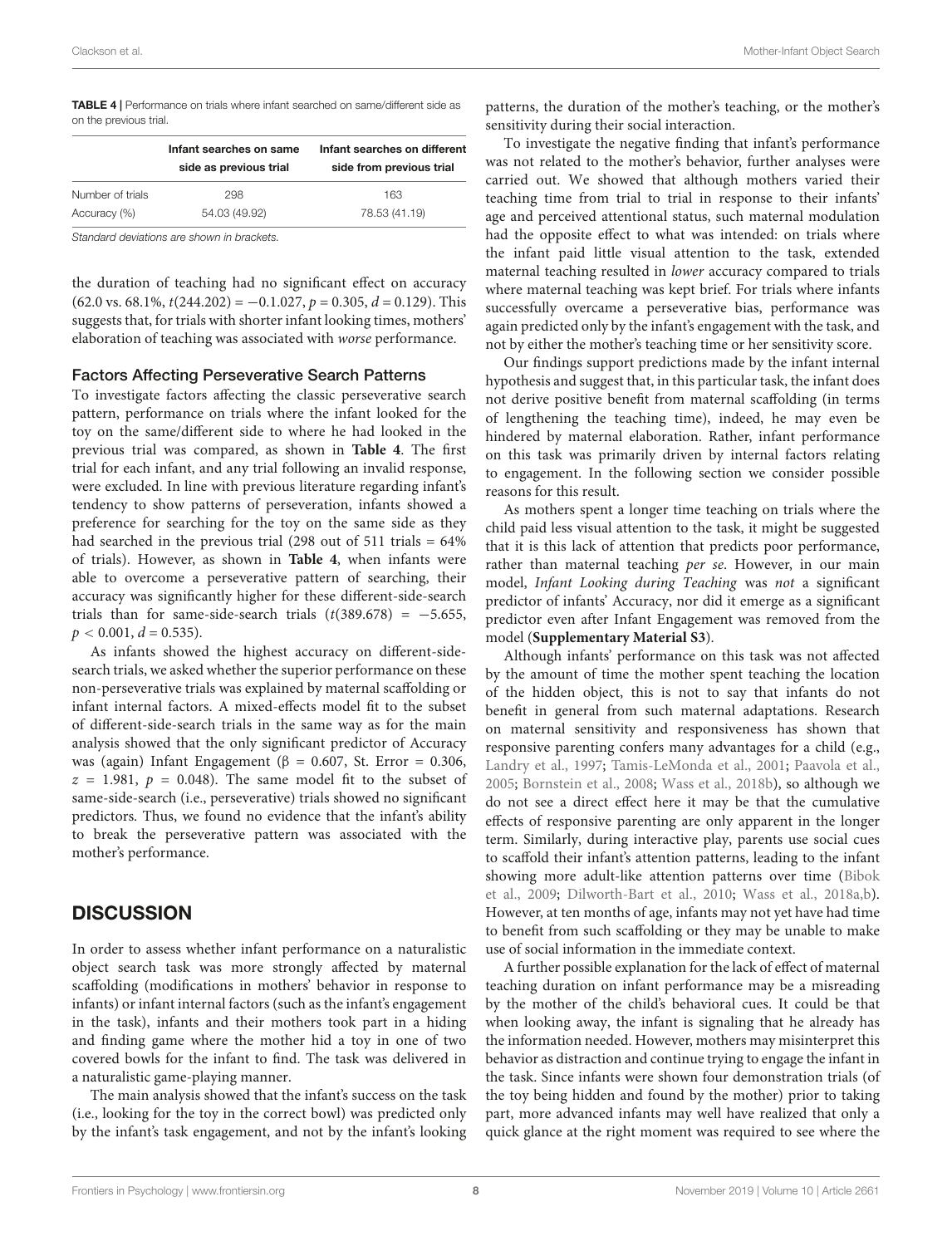object was hidden. In cases where the infant quickly assimilated the location of the toy and then looked away, prolonged teaching on the part of the mother could have led to an inaccurate response (see **[Figure 2](#page-6-1)**) either through boredom induced by the mother's attempts to re-engage him/her, or due to the increased memory load induced by the delay between first seeing the toy being hidden and being asked to find it.

Alternatively, it may be that, as [Topál et al.](#page-9-19) [\(2008\)](#page-9-19) propose, it is the infants who misinterpret their mother's communicative efforts, assigning the taught location as a property of the toy, rather than as episodic information about a temporary hiding place. In Topal's paradigm infants were trained to find the toy at location A (four A trials) before the toy was then hidden at location B for three B trials. In contrast, in our study the hiding location mostly alternated from side to side, effectively making most trials "B trials" that followed a single "A trial." Because of the reduced training on A trials in our task, the "locationas-a-property-of-the-toy" interpretation seems less likely for our data. However, if it is the case that infants are interpreting the hiding location as a property of the toy, it would follow that the more effectively the mother demonstrates the (constantly changing) hiding location of the toy, the more confused the infant might become about where to look for it. Recent work supports the suggestion that an infant's attention is less affected by social cues from an adult play partner than previously thought. Infant's longer looking times to toys during joint attention periods had been interpreted as showing that infants showed better endogenous attention control in social contexts [\(Yu and Smith, 2016\)](#page-9-5). However, [Wass et al.](#page-9-34) [\(2018a\)](#page-9-34) suggest that these longer looking times may be explained by bottom-up factors such as the increased saliency of a toy when it is being manipulated by an adult.

As mothers varied their teaching times considerably from trial to trial, and their teaching time for each trial was predicted by the infant's looking time, an interesting question to consider is why mothers varied their performance in this way. The relationships observed in the data do not allow us to distinguish between a scenario in which the mother increases her teaching time because her infant seems inattentive, and one in which the infant pays less attention as a result of prolonged teaching. However, it seems reasonable to speculate that at least part of the effect is due to the mother's assumption that further teaching will assist her inattentive infant in successfully finding the toy, an assumption which our results suggest is misguided.

There were several limitations to the current study. The sample size of 35 infants was relatively small, and the measures of maternal scaffolding were limited to the mother's duration and style of teaching. In further work it would be interesting to investigate the role of maternal presentation style more comprehensively by assessing other measures such as mutual gaze, use of the infant's name, parental playfulness or synchronicity. Such future studies should also use a more quantitative measure of maternal sensitivity. It would be interesting to manipulate parametrically the length of the teaching time to see whether accuracy is improved when the teaching time is kept short, compared to longer, or infant adaptive teaching times. Further work should also

look more comprehensively at infant behaviors, particularly the development of a more quantitative measure of Infant Engagement, with the aim of understanding how different aspects of engagement drive performance. An additional question for future exploration would be whether similar results are found when the infant is interacting with a stranger rather than his/her mother. Previous research has shown that eight-monthold infants show stronger gaze-following with strangers than their mothers [\(Gredebäck et al., 2010\)](#page-9-35), and it may be that this unfamiliarity effect would lead to differing behavior patterns.

In sum, while parental influences are no doubt crucial to an infant's development over longer time-scales, it seems that in certain tasks, at a trial-to-trial timescale, it is the child's endogenous engagement that determines success, despite adaptations made by mothers on behalf of their children. This perspective may be useful for parents to bear in mind, i.e., that in certain contexts and over short time-scales, their infant's performance may depend in larger part on internal factors rather than parental influences.

# DATA AVAILABILITY STATEMENT

The datasets generated for this study are available on request to the corresponding author.

# ETHICS STATEMENT

This study was carried out in accordance with the recommendations of Cambridge Psychology Research Ethics Committee with written informed consent from all subjects. Parents gave written informed consent on behalf of their children in accordance with the Declaration of Helsinki. The protocol was approved by the Cambridge Psychology Research Ethics Committee (PRE.2016.029).

# AUTHOR CONTRIBUTIONS

VL, SW, KC, and SG designed the study. VL, KC, SG, LB, and RN collected the data. KC, HA, JB, GC, and BR carried out video coding and KC analyzed the data.

## FUNDING

This research was funded by an ESRC Transforming Social Sciences collaboration grant to VL and SW (ES/N006461/1), a Nanyang Technological University start-up grant to VL (M4081585.SS0), and by a British Academy Post-Doctoral Fellowship and an ESRC FRL Fellowship (ES/N017560/1) to SW.

## <span id="page-8-0"></span>SUPPLEMENTARY MATERIAL

The Supplementary Material for this article can be found online at: [https://www.frontiersin.org/articles/10.3389/fpsyg.](https://www.frontiersin.org/articles/10.3389/fpsyg.2019.02661/full#supplementary-material) [2019.02661/full#supplementary-material](https://www.frontiersin.org/articles/10.3389/fpsyg.2019.02661/full#supplementary-material)